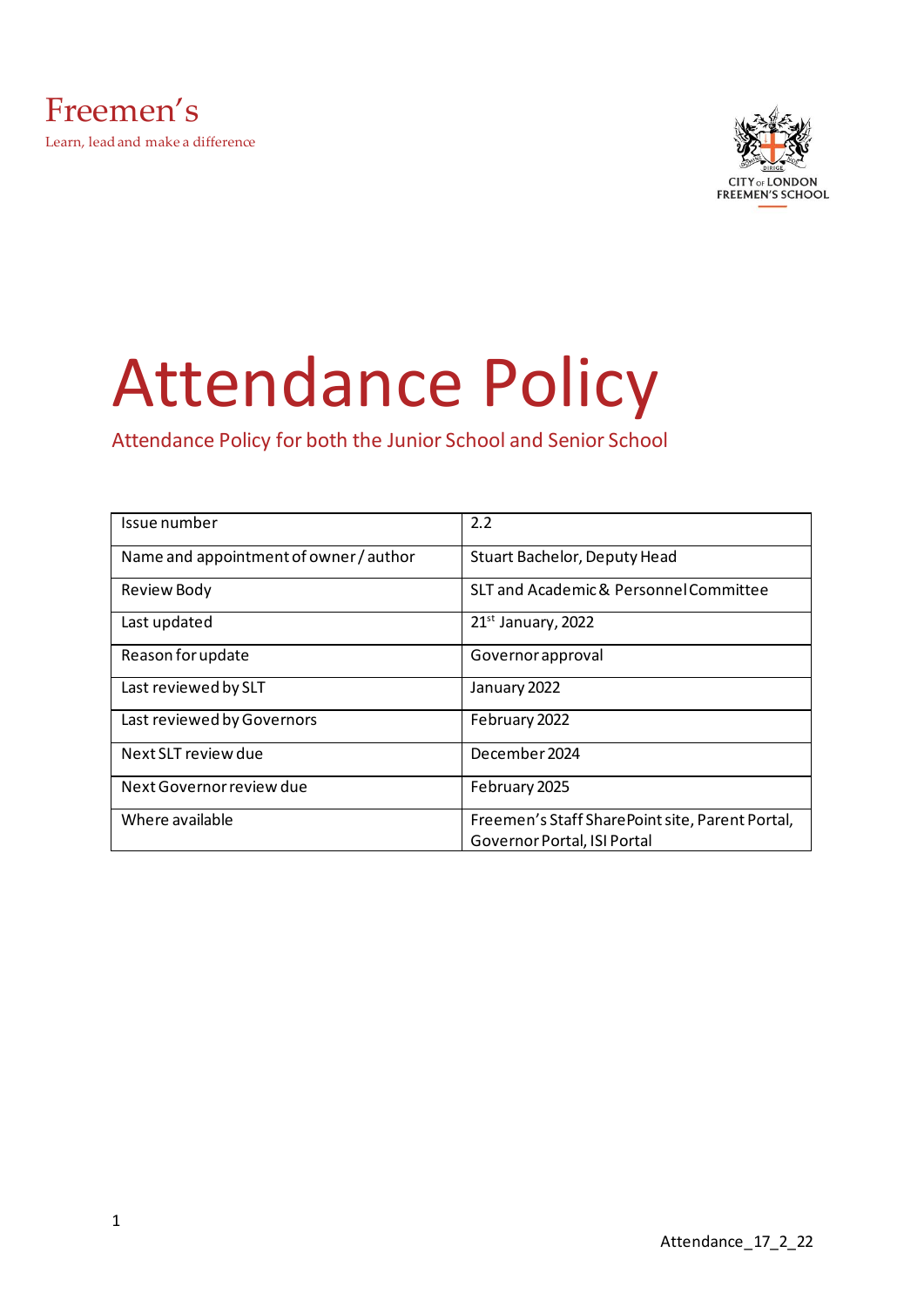



## **ATTENDANCE POLICY**

## **Contents**

| APPENDIX 1- GUIDANCE FOR TEACHERS COMPLETING THE REGISTER 12                           |  |
|----------------------------------------------------------------------------------------|--|
|                                                                                        |  |
| Period 5 Afternoon Registration using SchoolBase (for U3-U6 only: for F1-L3, use AM/PM |  |
|                                                                                        |  |
|                                                                                        |  |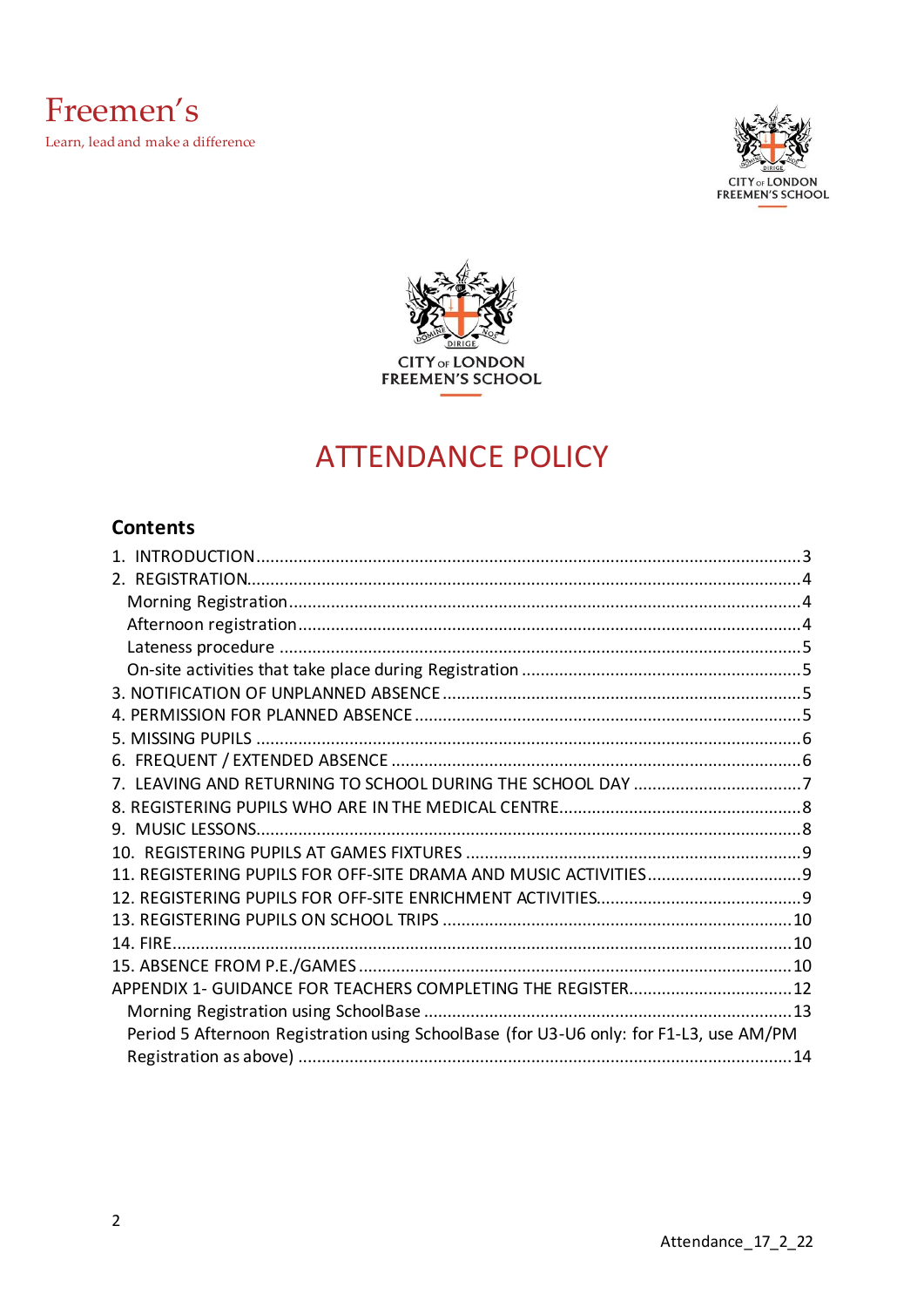



#### <span id="page-2-0"></span>1. INTRODUCTION

The following Policy indicates how we discharge our obligation under Paragraph 15 of the Independent School Standards Regulations to main an attendance register in accordance with the *Education (Pupil Registration) (England) Regulations 2006.*

All children of compulsory school age should be at school, on time, every day the School is open unless the reason for the absence is unavoidable.

Any problems that arise with attendance are best resolved by the School, the parents and the child. A parent who permits absence from School without a good reason is committing an offence.

The attendance policy is designed to secure attendance and to detail the procedures that should be followed when issues arise. It is also designed to promote and safeguard the welfare of pupils. The School has a duty in law to notify the local authority when a child or pupil fails to attend school regularly or is absent without leave for 10 or more consecutive school days.

The School is required to take an attendance register twice a day and this shows whether a pupil is present, engaged in an approved educational activity off-site, or absent. If a pupil is absent, every half-day absence is classified by the School as authorised or unauthorised. Only Schools can authorise absence, not parents. Authorised absences are mornings or afternoons away from school for good reason such as illness, funerals or other unavoidable causes. Unauthorised absences are those which the School does not consider reasonable and for which no "leave" has been given such as truancy, parents keeping children off school unnecessarily, unauthorised holidays, unexplained absences and very late arrival.

Parents whose children are experiencing difficulties should contact the school at an early stage and work together with the staff in resolving any problems. If difficulties cannot be sorted out in this way, the School or the parent may refer the child to the Education Welfare Officer from the County Council. Failure by parents to keep their child at school regularly may result in a Penalty Notice being issued or use of court proceedings to prosecute parents. In this case, an Education Supervision Order may be served and a maximum penalty fine of £2500 imposed.

As well as being a legal requirement and a necessary safety procedure in case of fire, it is essential that pupils attend registration so they can receive letters, notices, information and messages.

This policy is to be read in conjunction with:

*Behaviour Policy*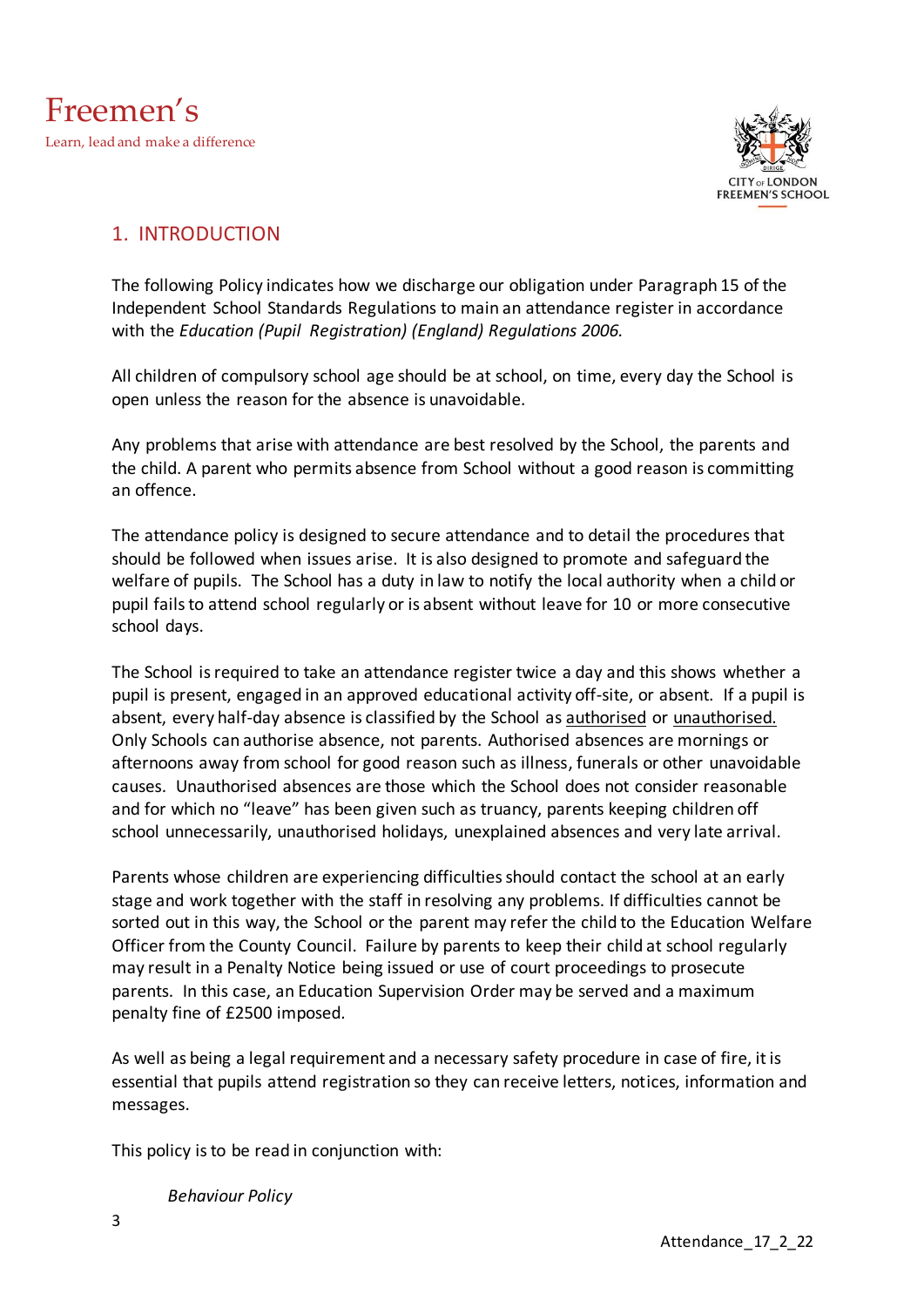

*Boarding Handbook Boarding Policy Code of Conduct and School Rules Fire Alarm and Emergency Evacuation Procedure Missing Child Procedure- Day Pupils Missing Child Procedure- Boarding Pupils*

This Policy applies to all pupils at Freemen's, including boarders, although details regarding attendance in the Boarding House are covered in our *Boarding Policy* and *Boarding Handbook*.

## <span id="page-3-0"></span>2. REGISTRATION

#### <span id="page-3-1"></span>**Morning Registration**

All pupils should be present in their Form rooms by 8.35am at the latest, which is when the late bell sounds and the Register is taken. Intentionally missing Registration is regarded as truancy and will generally be met with a Head of Year Detention.

The Form Tutor will call the register and complete the electronic form. The register must always be completed by a member of the teaching staff and each pupil must be seen by that member of staff before being marked as present.

#### <span id="page-3-2"></span>**Afternoon registration**

KS2 pupils are registered at 2.00pm in Form Rooms, which is when the late bell sounds. All other pupils are registered in their Period 5 lessons at 2.05pm, which is when the late bell sounds. A bell sounds at 2.15pm as a final reminder to teachers to complete the Period 5 Register.

Any Sixth-Former who has no timetabled lesson Period 5 but who is going to remain on site signs the paper register that is kept in the Main House Octagon. This must be done 2.00- 2.10pm, after which the registers will be collected by the Senior School Receptionist and the entries made into the online Attendance Register (marked as **\** for Present) <sup>1</sup>. Any pupil who fails to do this receives a Warning. The Head of Sixth Form monitors signing-in periodically to ensure that pupils are doing so properly.

Any Sixth-Former who is free Period 5 because his/her teacher is absent registers at Senior Reception at 2.00pm. The absent teacher or relevant Head of Department is responsible for reminding pupils to do this.

<sup>1</sup> all L6 pupils free Period 5 are allocated to Will How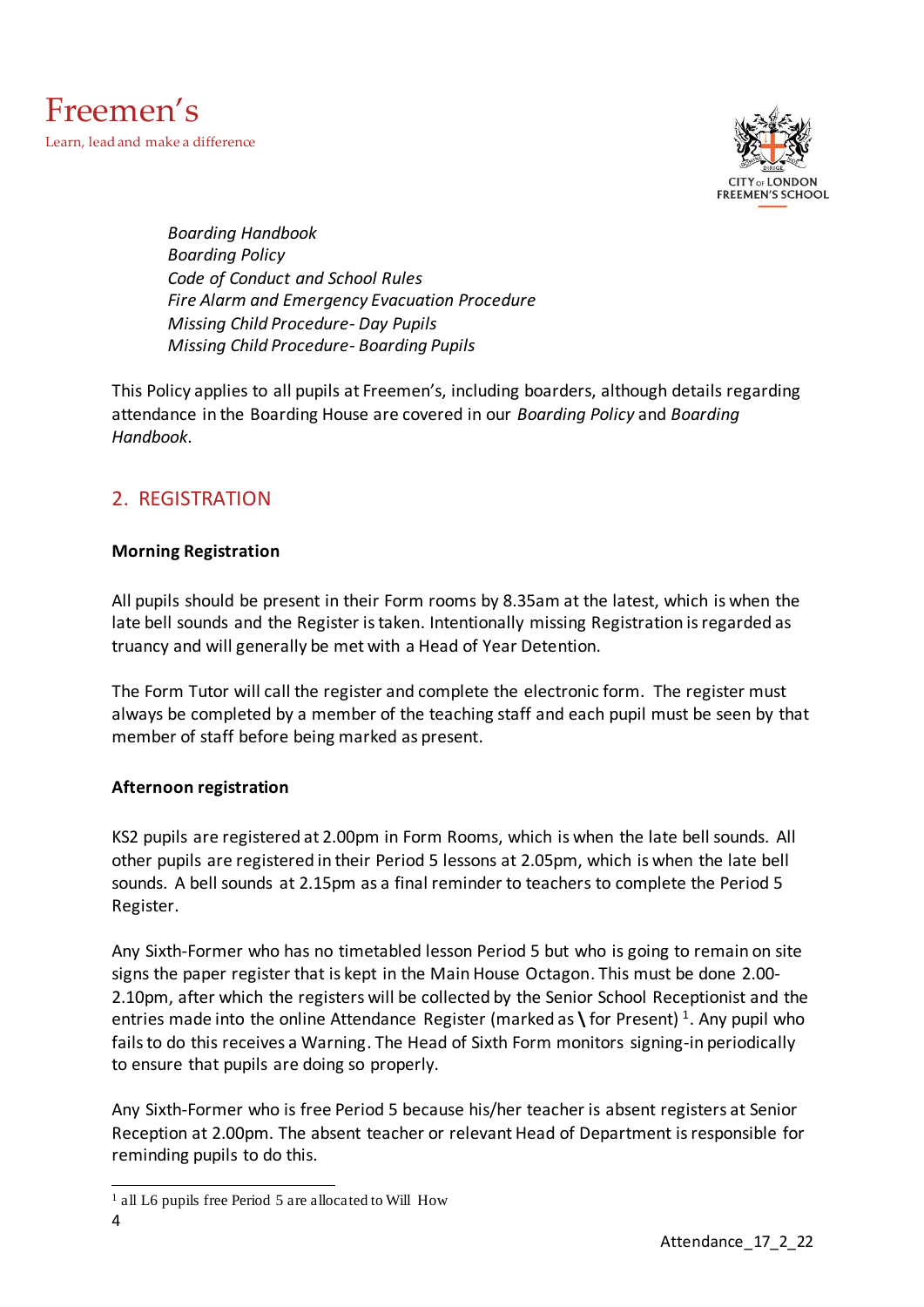

Any U6 pupil who has no lessons Periods 5 and 6 registers at Senior Reception at 1.00pm<sup>2</sup> (marked **X** for Not required to be in school) and then immediately leaves site.

#### <span id="page-4-0"></span>**Lateness procedure**

If a pupil arrives at school at any time after 8.40am, he/she must report as follows

- Pupils in Forms 1 L4 to the Junior School Office.
- Pupils in Forms U4-U6 to the Haywood Centre Reception

Each pupil must record his/her name, time and reason for his/her lateness in the Late Book. Deliberately making a false entry is a disciplinary issue that will be met with a sanction. Pupils in U3-U6 who fail to sign the Late Book usually receive a Warning.

Pupils who are late to Registration without good excuse receive a Punctuality Warning (U3- U5) or Sixth Form Warning (Sixth Form). Intentionally missing Registration is regarded as truancy and will generally be met with a Head of Year Detention.

#### <span id="page-4-1"></span>**On-site activities that take place during Registration**

Staff in charge of organised activities which take place during registration time (e.g. choir practices) must either register those pupils on SchoolBase by 8.30 a.m. at the latest or mark a paper register and send it to the Junior or Senior Receptionists, who will amend the registers accordingly.

#### <span id="page-4-2"></span>3. NOTIFICATION OF UNPLANNED ABSENCE

If a pupil is unable to attend School because of illness or an emergency, a parent or guardian must telephone the School or submit a Report My Child Absent form on the Parent Portal by 8.15am. Parents reporting any COVID-related absence must do so using the correct COVID absence form on the Parent Portal.

#### <span id="page-4-3"></span>4. PERMISSION FOR PLANNED ABSENCE

<sup>2</sup> all U6 pupils free Period 5 are allocated to Karen Shelton on SchoolBase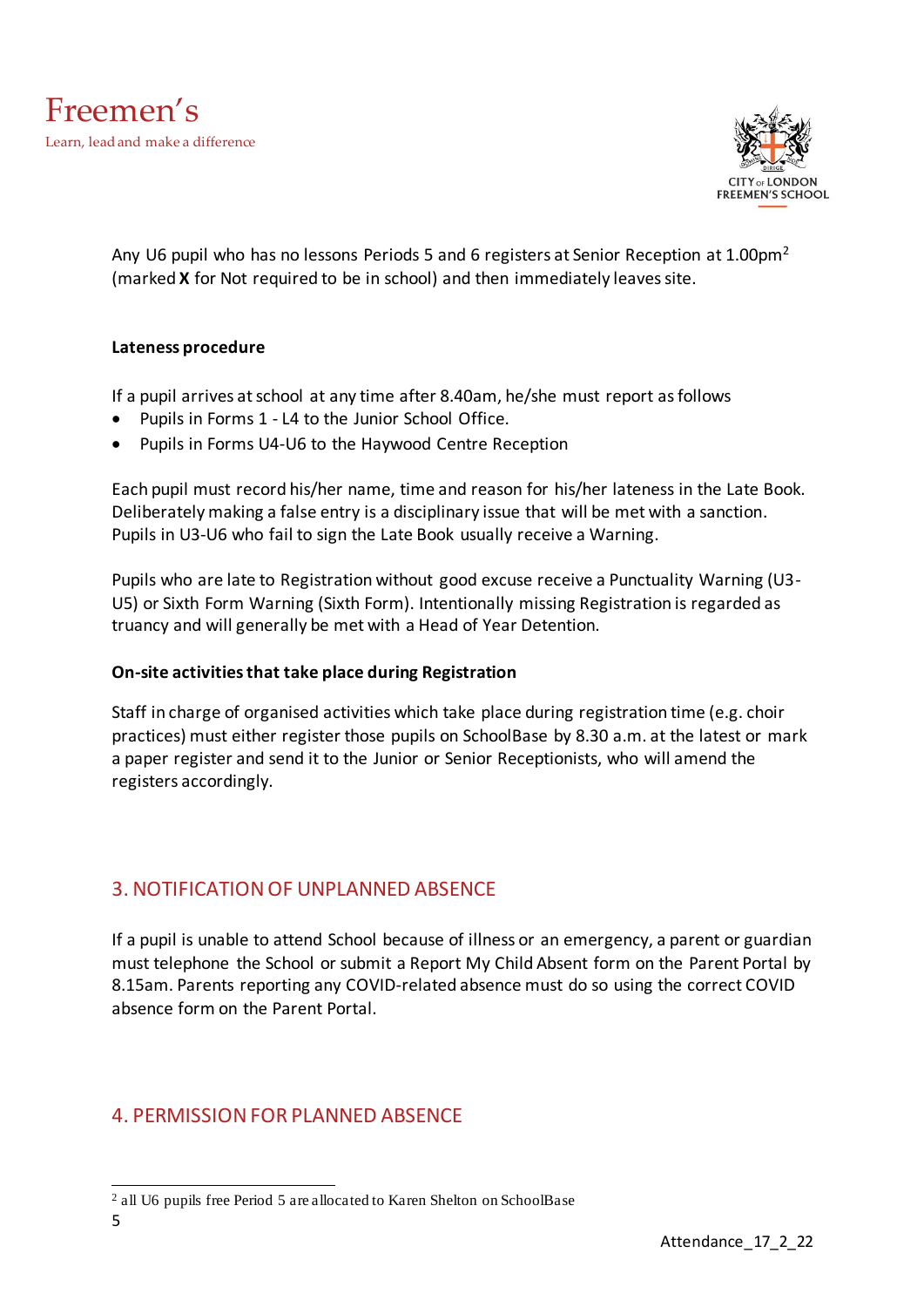

Permission for planned absence such as funerals and medical or dental appointments must be sought in advance through the Parent Portal, giving at least 1 day's notice. These requests are processed by the Receptionists.

The Headmaster has the discretion to grant authorised leave of absence for other reasons besides those mentioned above, such as weddings or other special family occasions. Each application will be considered individually taking into account factors such as the timing of the absence and the pupil's attendance. An application for authorised leave must be made at least two weeks in advance to the pupil's Head of Section using the<relevant> form on the Parent Portal. Applications for holidays during term time will generally not be authorised. The Form Tutor is notified of the Headmaster's / Head of Section's response to these requests.

If permission for an absence is denied or is not requested, the absence is counted as unauthorised and isrecorded as such.

#### <span id="page-5-0"></span>5. MISSING PUPILS

At 8.40am and 2.10pm (i.e. immediately after Registration), the Receptionists identify any pupils on the Registers marked with a **N** or no entry at all. Such pupils are assumed by default to be missing pupils, thus triggering the *Missing Child Procedure*.

At the beginning of each lesson, teaching staff check for the absence of any pupil. If there is any concern that the pupil may be absent without explanation, the Senior / Junior School Receptionists are contacted immediately.

#### <span id="page-5-1"></span>6. FREQUENT / EXTENDED ABSENCE

Frequent absence- referred to as "pupils missing education" (PME)- is always educationally significant and is a potential safeguarding concern. The Head of Year is informed by the Form Tutor if any pupil is frequently absent or late, or absent for a period of longer than one week. New staff are appraised of this duty as part of their Safeguarding Induction Training. Medical Certificates, obtained from NHS practitioners, may be required in these circumstances.

In order to help pastoral staff to monitor absence, Absence Reports are created twice daily from SchoolBase for the am & pm sessions. These are e-mailed to all staff daily for ease of reference.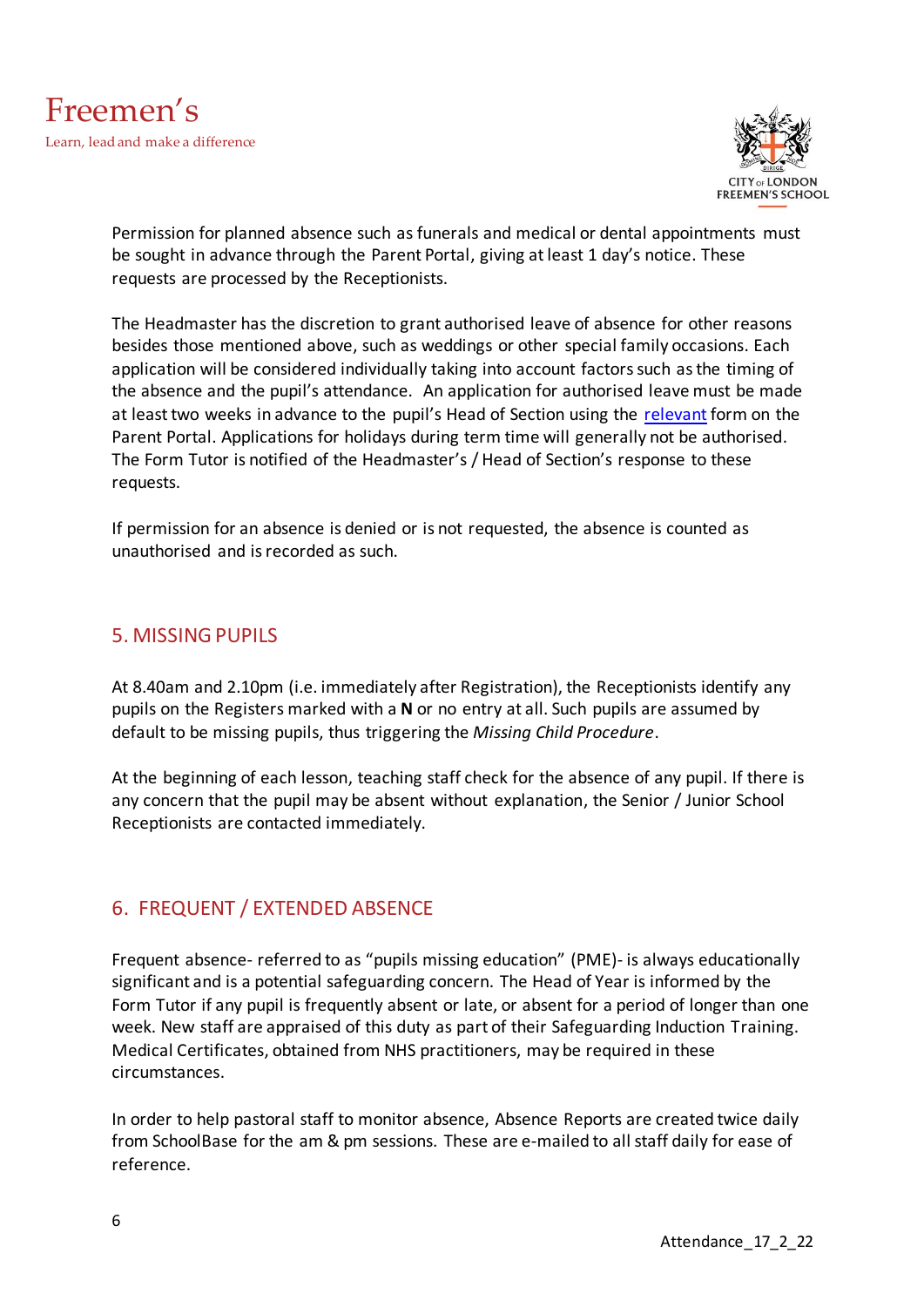

Where necessary, the School discharges its duty in law to notify the local authority when a pupil is absent without leave for 10 or more consecutive school days.

The School also has a duty to report instances of pupils failing to attend school regularly. In respect of this duty, and in line with guidance from Surrey County Council, pupil attendance is reviewed at the end of every half-term. Any pupil whose attendance has dropped to 90% or below is analysed and discussed. If we are concerned in any way about the pattern of absence, Surrey County Council Education Welfare Service is notified and parents made aware of this. In such circumstances, we look to work in partnership with parents to improve their son/daughter's school attendance.

## <span id="page-6-0"></span>7. LEAVING AND RETURNING TO SCHOOL DURING THE SCHOOL DAY

Junior School pupils in F1-L3 who need to leave during the school day are collected from Junior School Reception by a parent and are not allowed to leave unaccompanied U3-L4 pupils can, once the Receptionist is satisfied that the School has been duly informed by a parent, sign out at the Junior School Office and then wait at the 'bus stop' adjacent to St. Giles' churchyard.Any Junior School pupil returning during the school day may be dropped off by his/her parent(s) at the 'bus stop'.

A Senior School pupil (U4-U6) who needs to leave school during the day must sign out at Senior Reception and will not be allowed to leave until the Receptionist is satisfied that a parent has asked permission.

When a pupil returns from any off-site appointment, he/she must sign back in so that the fire registers are accurate. Failure to do so generally leads to a Warning being issued.

A pupil who is ill is not permitted just to sign out and go home. He/she must first visit the Medical Centre.

The Sixth Form must follow the same procedures as Upper School pupils with the following exceptions:

- Junior School Form Prefects may sign in in the morning on the sheet located in the Haywood Centre Reception.
- Between 1.00pm and 2.00pm, the Sixth Form are allowed to walk to Ashtead village provided that, as they leave, they sign out and sign back in upon return.
- After 3.00pm Sixth Form students may sign out at Reception if they are leaving the premises to work at home.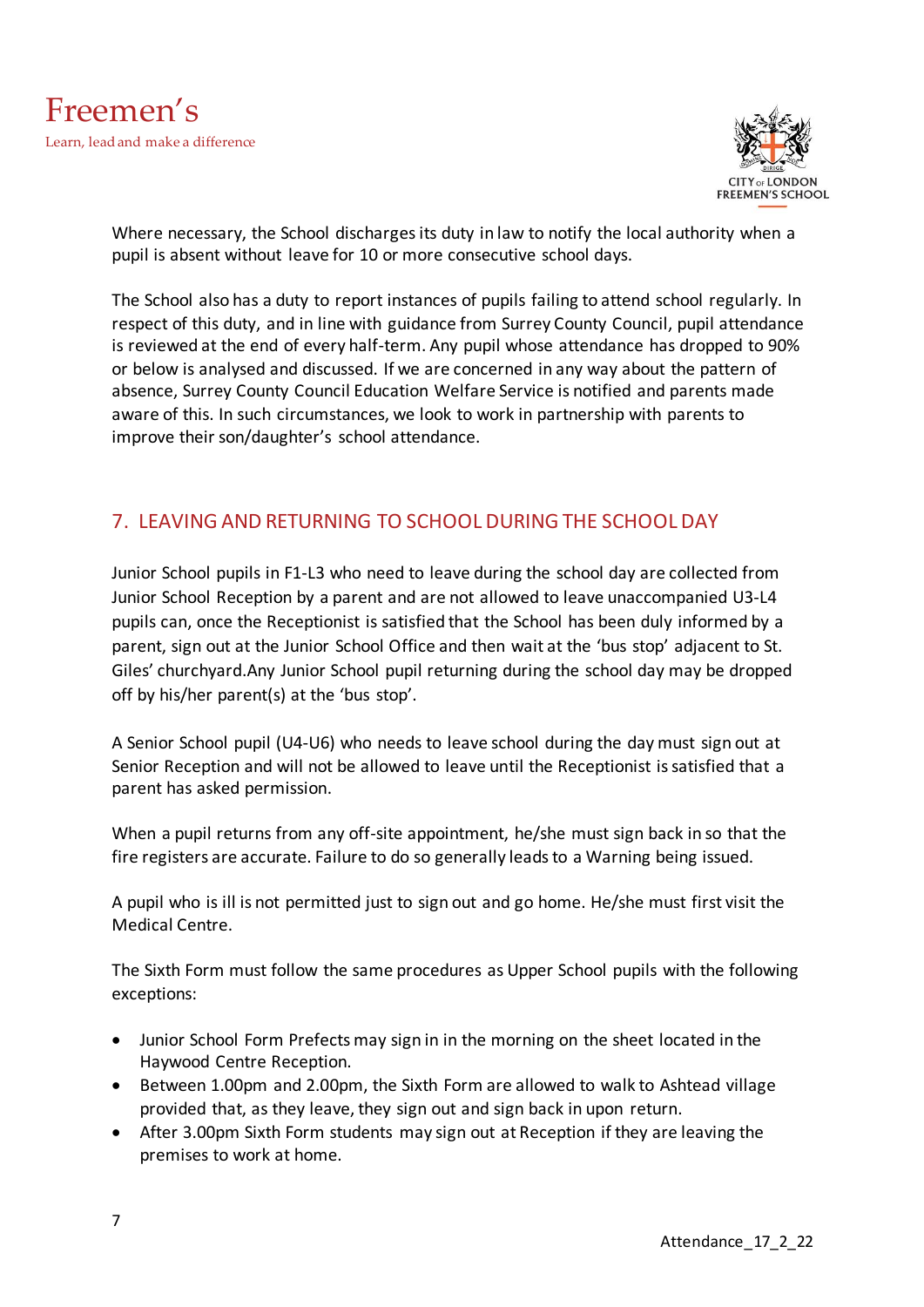

Pupils who leave the school site without following these procedures will receive a sanction.

#### <span id="page-7-0"></span>8. REGISTERING PUPILS WHO ARE IN THE MEDICAL CENTRE

If a pupil is in the Medical Centre and unable to attend Registration, Medical Centre staff 'phone through to the relevant Reception so that he/she can be registered with a **/** or **\** for Present.

If a pupil is too ill to remain in school, the Medical Centre asks the parent or guardian of the pupil to collect him/her and informs Junior or Senior Reception so that fire registers can be amended. If the pupil is collected before Afternoon Registration and it is known that he/she will not be returning to school later that day, the Medical Centre marks him/her as **I** for Illness for the afternoon session using the Period 5 Register (U3-U6) or PM Register (F1-L3).

#### <span id="page-7-1"></span>9. MUSIC LESSONS

Any pupil attending an instrumental music lesson during Registration is registered by his/her peripatetic music teacher at 8.30am or 2pm (i.e. just before Form Tutors register their Forms, so as to avoid over-writing errors). Pupils should be registered using AM/PM Registration rather than the Period 5A option.

It is the School's policy to allow pupils to leave lessons to attend timetabled instrumental lessons. Although lessons are timetabled on a rotating system, if a teacher only attends school for half a day, the pupil may miss a particular lesson with some regularity. If the frequency of a pupil missing a particular lesson is giving concern or if there are any other problems the subject teacher should consult the Director of Music to consider alternatives. The Form Tutor should also be informed. In any case, pupils are never blamed or prevented from attending an instrumental lesson.

As a matter of courtesy, pupils should request permission at the start of a lesson, to leave a lesson at a particular time to attend instrumental music tuition. In addition, Junior School pupils must sign out/in at JS Reception before/after their music lesson. Pupils are expected to copy up missed work and complete homework. Subject staff planning tests and practical coursework should advise instrumental pupils well in advance so there is time for a change to be made in the schedule of music lessons.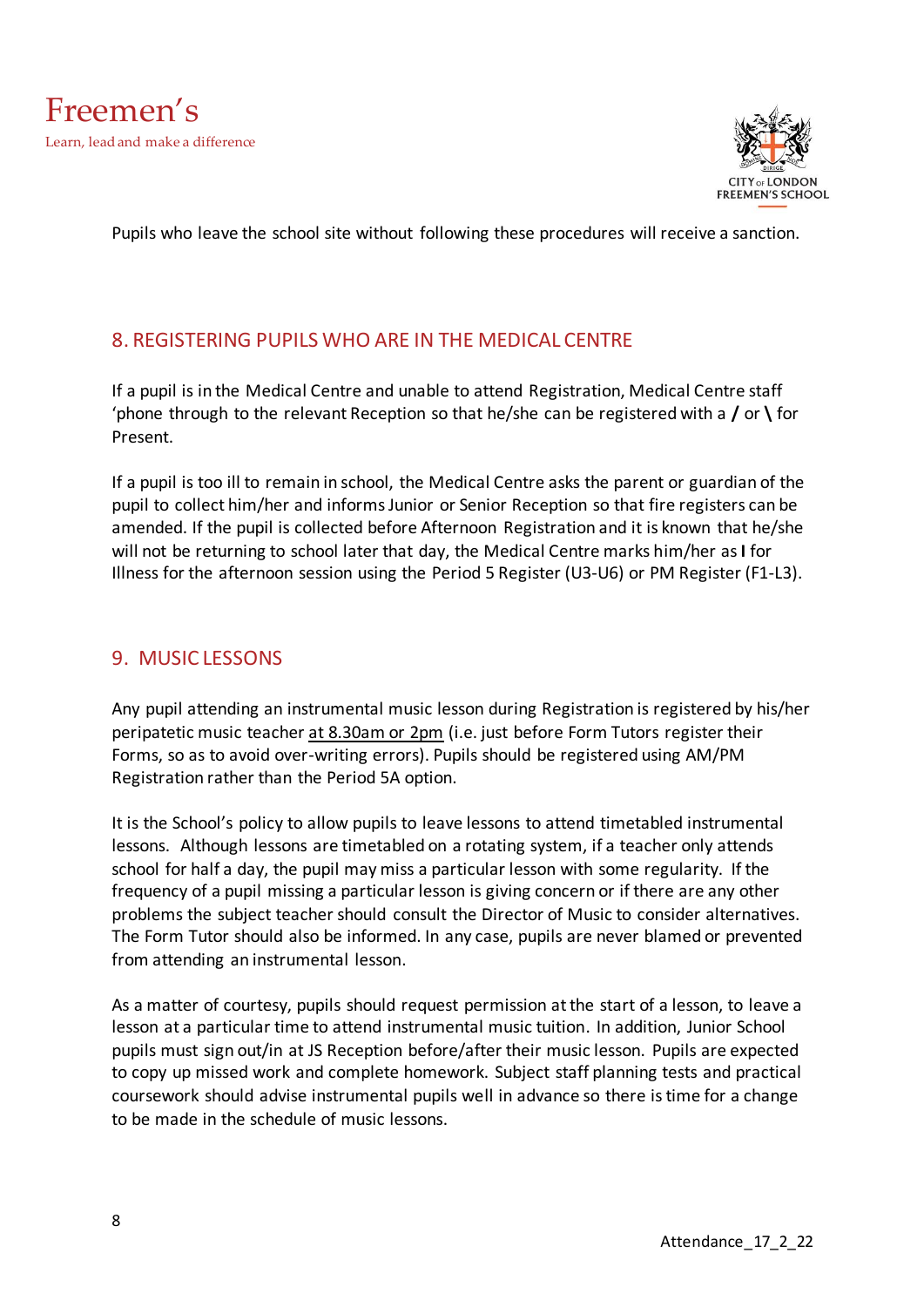

## <span id="page-8-0"></span>10. REGISTERING PUPILS AT GAMES FIXTURES

Pupils participating in an off-site games fixture or other off-site sporting activity organised by the School during Registration are marked with a **P**. Doing so is the responsibility of the member of staff in charge of the fixture / activity. Registers should, wherever possible, be filled in the day before and then tweaked on the day before 8.35am / 2pm to reflect any absentees or late joiners (i.e. before Form Tutors register their Forms, so as to avoid overwriting errors). If the member of staff in charge is unable to access SchoolBase to do this, he/she rings the Sports Administrator to enlist her help (or Senior Reception in her absence).

Only in exceptional circumstances are school matches arranged during school hours which disrupt academic lessons. These are listed in the Calendar. A list of pupils missing lessons is e-mailed well before the day and those pupils should be given as much warning as possible in order to have sufficient time to explain to subject staff their absence from academic lessons. It is the pupil's responsibility to copy up missed work as soon as possible and complete homework. The Director of Sport and Form Tutor are told of any cases where this is not done.

## <span id="page-8-1"></span>11. REGISTERING PUPILS FOR OFF-SITE DRAMA AND MUSIC ACTIVITIES

Pupils participating in an off-site drama or music activity during Registration (or due to depart on one immediately after being registered) are marked with a **P**. Doing so is ultimately the responsibility of the activity leader. Registers are, wherever possible, filled in a day or two before by the Senior School Receptionist using a list provided by the Senior School Secretary. This provisional register is confirmed or amended by the activity leader before 8.35am / 2pm on the day by 'phoning / e-mailing the Senior School Receptionist, who then updates SchoolBase accordingly. Form Tutors registering a Form in a classroom never presume that a pupil who is absent is present at such an activity. Therefore, **N** is entered rather than **P**.

#### <span id="page-8-2"></span>12. REGISTERING PUPILS FOR OFF-SITE ENRICHMENT ACTIVITIES

Pupils departing for an off-site Enrichment trip (either at the beginning of period 5 or during lunchtime) are marked with a **\$**. Doing so is the responsibility of the person leading the Enrichment activity.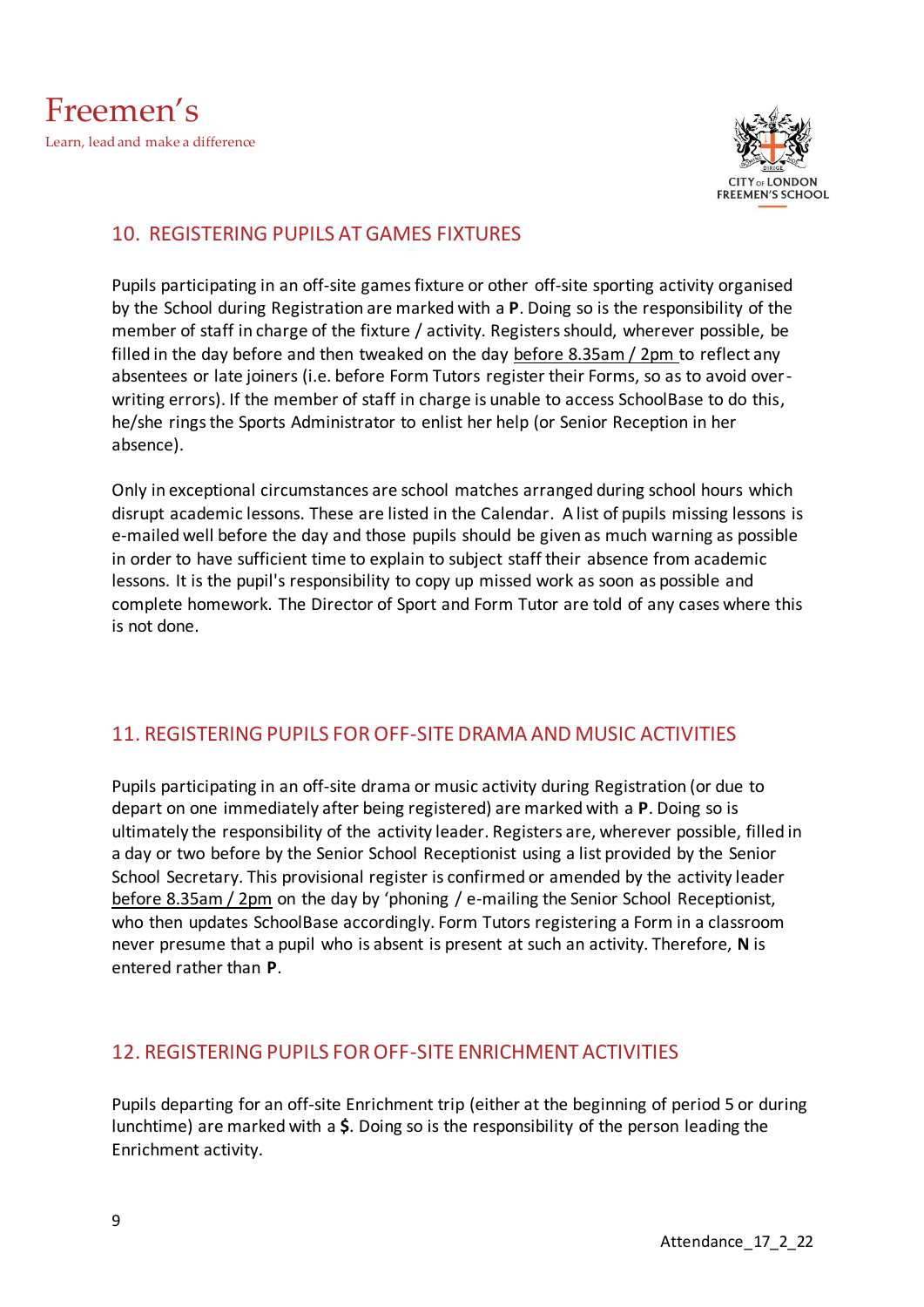

## <span id="page-9-0"></span>13. REGISTERING PUPILS ON SCHOOL TRIPS

Pupils on a school trip during Registration (or due to depart on one immediately after being registered) are marked with a **V** for visit. Doing so is ultimately the responsibility of the Trip Leader. Registers are, wherever possible, filled in a day or two before by the Senior School Receptionist using a list provided by the Senior School Administrator. This provisional register is confirmed or amended by the Trip Leader before 8.35am / 2pm on the day by 'phoning / e-mailing the Senior School Receptionist, who then updates SchoolBase accordingly. Form Tutors registering a Form in a classroom never presume that a pupil who is absent is on a trip. Therefore, **N** is entered rather than **V**.

#### <span id="page-9-1"></span>14. FIRE

Registers taken on the day are a crucial element in accounting for all pupils in the event of a fire or fire drill. Details can be found in the *Fire Alarm and Emergency Evacuation Procedure*.

#### <span id="page-9-2"></span>15. ABSENCE FROM P.E./GAMES

- "Off Games" means being unable to participate in a Games and/or P.E. session.
- A note from either home or the Medical Centre is required should a pupil wish to be "Off Games".
- If the nature of the illness, which has resulted in the child being unfit for P.E. and Games, would be worsened by exposure to the elements, the pupil may sit in the library and work.
- Parents are asked to specify in the "off games" note whether they feel the illness would be worsened by exposure to the elements. If this is the case, the parents' wishes are respected.
- Similarly, if the Medical Centre decides a pupil should not go outside, that decision is respected.
- Pupils whose parents agree they may go outside to watch a games session should get changed into games clothing and footwear so that they can watch in comfort. This is especially relevant to squad members who should be encouraged to watch if their condition would not be aggravated by doing so.
- It is the responsibility of the pupil who is unfit for games and P.E. to show an appropriate note to the member of the P.E. department responsible for that session.
- A pupil suffering from an illness or injury which is likely to involve not being able to participate for more than one session is requested to bring an up-to-date note from parents for each games or P.E. session missed.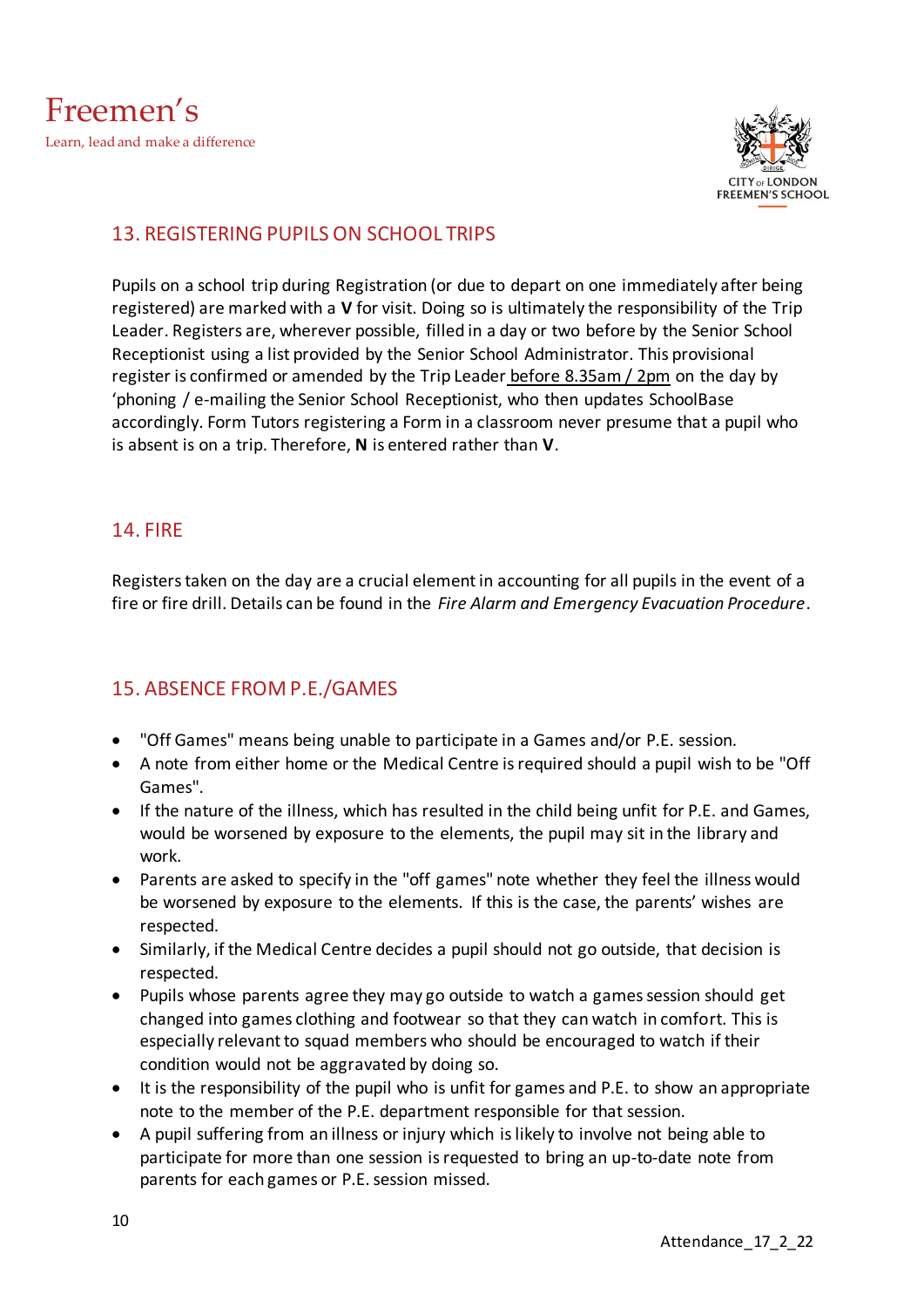



• If absence notes from parents to Form staff indicate that normal P.E. activities may not be pursued for the time being, the Form staff should initial and date the letter before returning it to the pupil to show to the P.E. staff before P.E. and Games activities. If the note covers a prolonged period, the parents should be contacted for positive confirmation as to when P.E. activities may be resumed.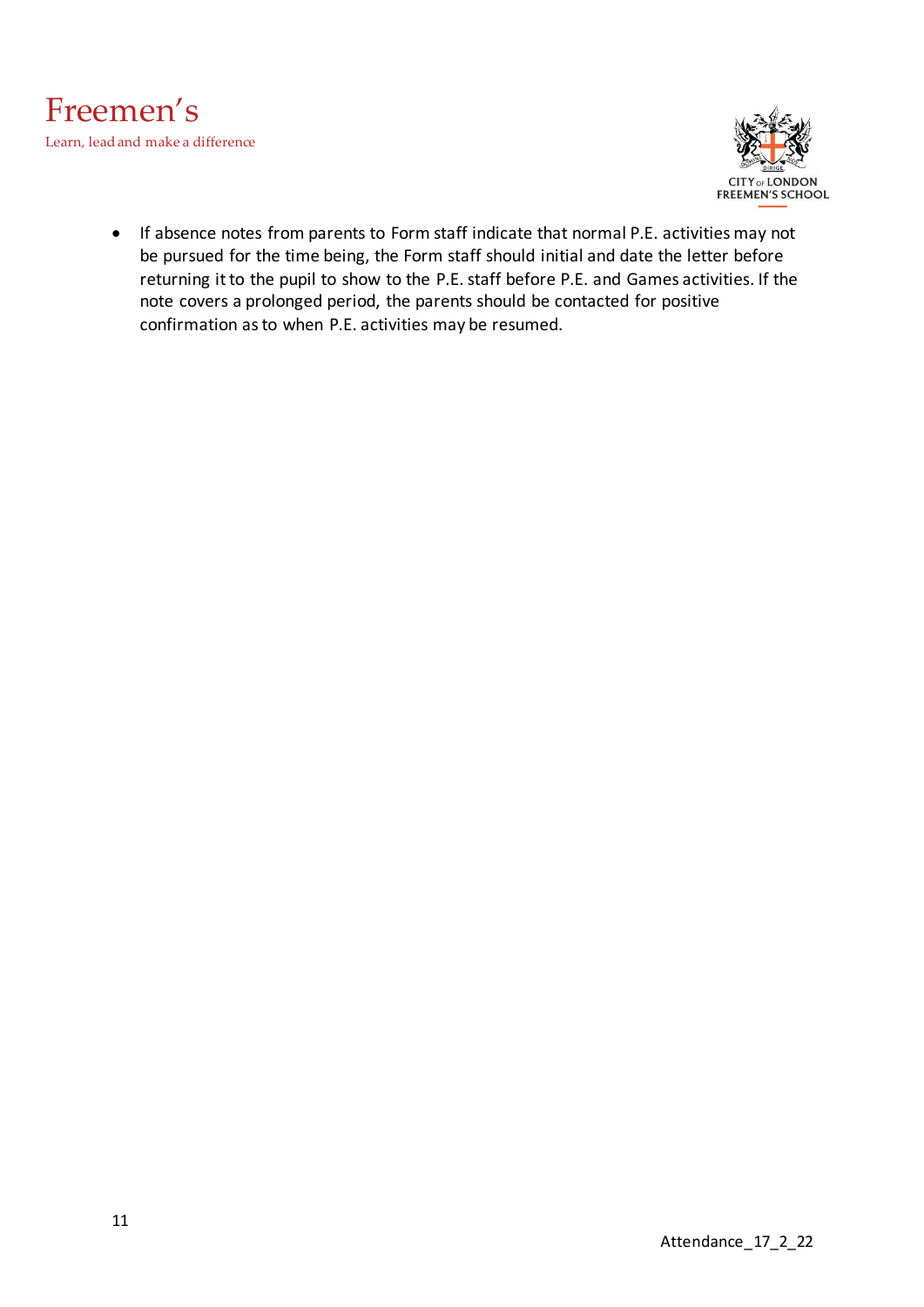

## <span id="page-11-0"></span>APPENDIX 1- GUIDANCE FOR TEACHERS COMPLETING THE REGISTER

- If a pupil is in the classroom when you take the Register or if you know for certain that he/she is present in school at that time, mark him/her as Present using the symbol **/**.
- If a pupil is absent and you do not know why, enter a **N** for No Reason Yet Provided. An **N** cannot remain there indefinitely, and it is the responsibility of the Form Tutor to obtain evidence so that it can be changed to a different code as soon as possible.
- If a pupil arriveslate but before the end of Registration, enter a **L** for Late**.** This should be done regardless of the reason for the lateness.
- Warnings for culpable lateness are issued at the teacher's discretion. For instance, "bad traffic" is a reason for lateness that is beyond the pupil's control, but there comes a point where the pupil must be asked to leave home earlier.
- Under no circumstances should the Register be closed without an entry next to every child's name.
- The code that you use in the Register should reflect where and what the pupil is doing *at the time when you take the Register*. E.g., if you have a parental note asking the pupil to leave for a hospital appointment at 9am and returning at 12 noon, you must mark her with a **/** for Present, not a **M** for Medical appointment. The only exception is if you are registering pupils on site immediately prior to departure on a school trip or off-site activity (such pupils should be marked with a **V**, **P** or **\$**).
- Other colleagues may make legitimate entries in your Form's Register, so do not overwrite these unless you know for certain that they are incorrect. To this end, **check for Present marks in your register before pre-filling it with Presents** (otherwise you will end up over-writing a **/** with a **N**).
- The following codes are used by Form Tutors, School Nurses, Peripatetic Music Teachers or anyone else responsible for a pupil on-site at the time of a Registration:
	- / Present on site
	- I Illness
	- L Late (less than 30 minutes)
	- N No reason yet provided (pupil absent and we aren't sure why)
	- M Medical / dental appointment
	- C Other authorised circumstances (e.g. funeral, family emergency, national sports team)
	- Q Sixth-Form unsupervised university visit
	- R Religious observance
- The following codes are used by the Senior and Junior School Receptionists or by members of staff leading trips, off-site Enrichment activities or off-site fixtures etc.: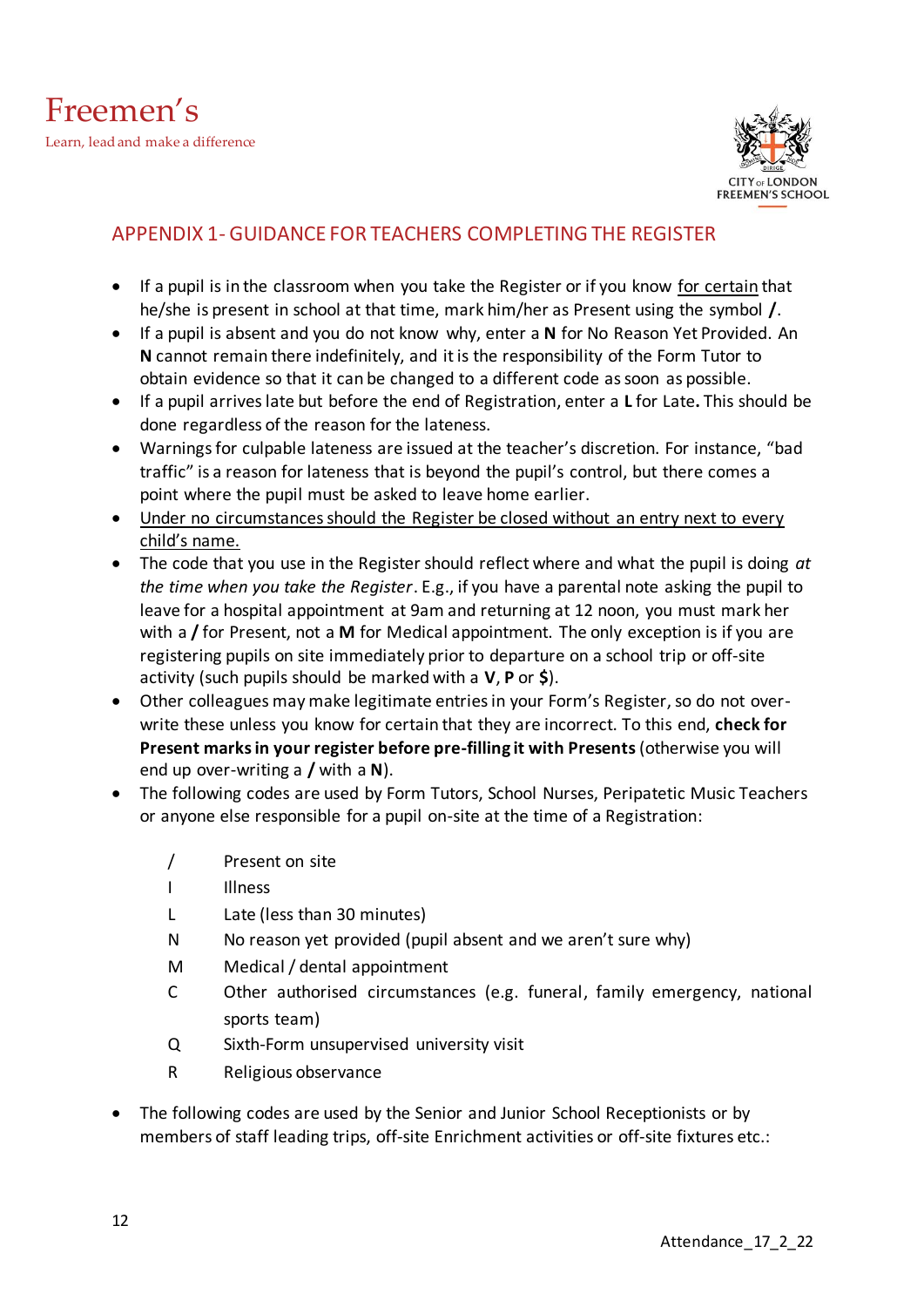

- P School-supervised off-site sporting, music or drama activity (excludes Enrichment)
- V School trip or visit (excludes Enrichment)
- \$ Off-site Enrichment activity
- U Late (more than 30 minutes- counts as unauthorised absence)
- X Sixth-Former not required in school
- The following codes are seldom used and should only be entered either by or at the instruction of Heads of Year / Heads of Section / Data Manager:
	- G Family holiday (unauthorised)
	- H Family holiday (authorised)
	- J Interview (for a job or university or school)
	- O Unauthorised absence (other than arrival after 9.10am or for a family holiday)
	- B Educated off site by a different school (e.g. Taster Day)
	- E Externally suspended
	- S Study leave (includes sessions during Study Leave when the pupil is on site)
	- W Work experience
	- Y Unplanned school closure (e.g. snow, floods, major incident), bad weather or cancellation of school coach means that pupil is unable to attend
	- Z Pupil on Attendance Register but not yet entered onto the Admission Register
	- # Planned school closure (school holidays, May Bank Holiday, INSET days)

Junior School Register Files must be returned to the JS Reception after Registration, and Form Tutors must check and clear these files regularly.

Registers are taken using Online SchoolBase, failing which a paper Register should be sent for from Reception, completed and returned there. Please see below for how to register pupils on SchoolBase.

The Department for Education has issued guidance for recording absence of pupils for COVID-related reasons. This guidance has changed on several occasions. The School follows the most recent guidance, which can be found [here.](https://www.gov.uk/government/publications/school-attendance/addendum-recording-attendance-in-relation-to-coronavirus-covid-19-during-the-2021-to-2022-academic-year)

#### <span id="page-12-0"></span>**Morning Registration using SchoolBase**

Log on a[t https://schoolbase.online/Logon?DName=clfs](https://schoolbase.online/Logon?DName=clfs) using network username and password. Then go into **AM/PM Registration**, which will display your own Form's register by default. If you are covering someone else's Registration, select his/her name from the dropdown list.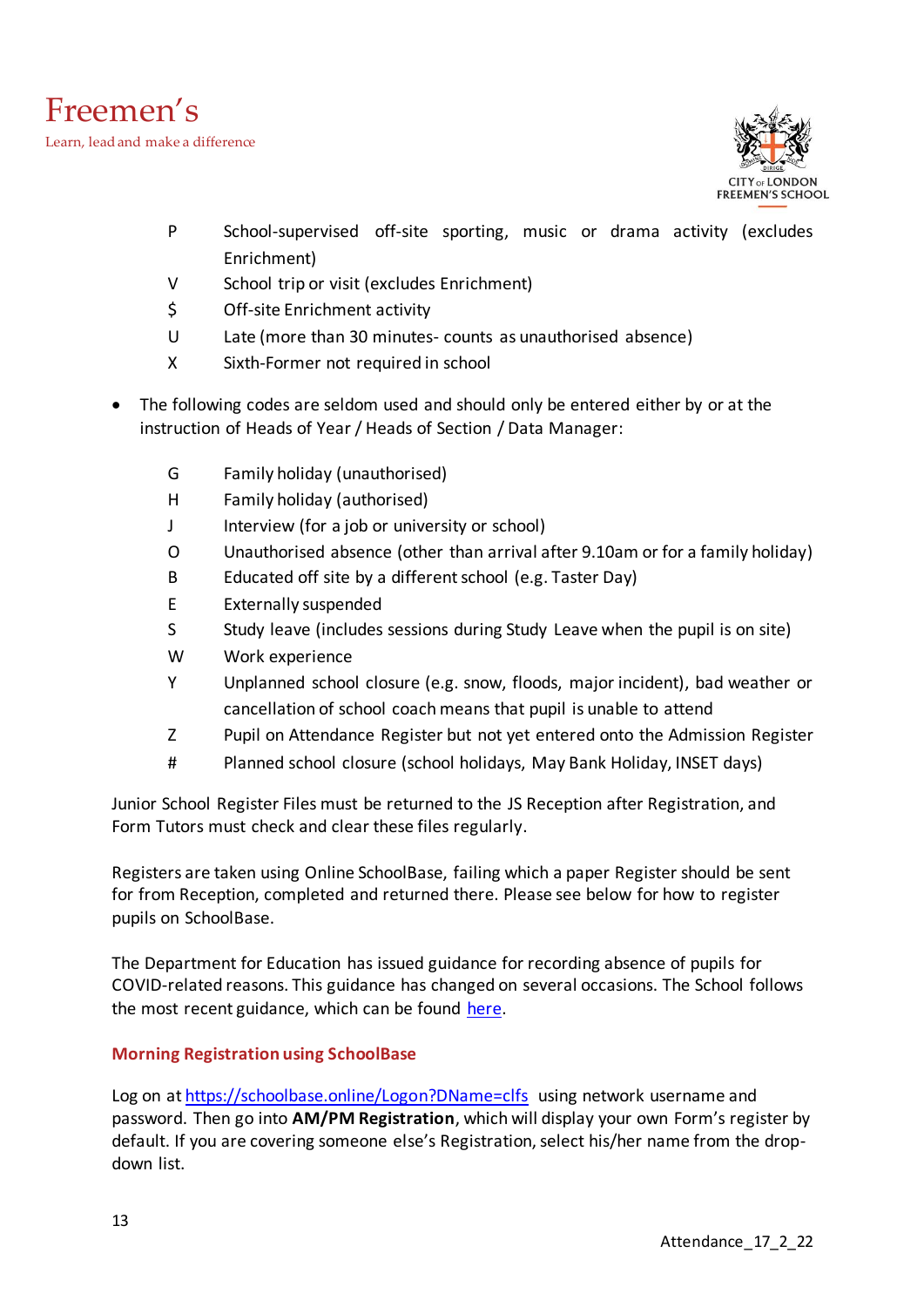Freemen's

Learn, lead and make a difference





<span id="page-13-0"></span>**Period 5 Afternoon Registration using SchoolBase (for U3-U6 only<sup>3</sup> : for F1-L3, use AM/PM Registration as above)**

| <b>Example 3</b> Dashboard<br>$\equiv$                                                                                                                                                                                        |                                                             |                                           |                                    | $\mathscr{L}$ 0 |
|-------------------------------------------------------------------------------------------------------------------------------------------------------------------------------------------------------------------------------|-------------------------------------------------------------|-------------------------------------------|------------------------------------|-----------------|
| the Community Co., 1992 and 2000 and 2000 and 2000 and 2000 and 2000 and 2000 and 2000 and 2000 and 2000 and 2000 and 2000 and 2000 and 2000 and 2000 and 2000 and 2000 and 2000 and 2000 and 2000 and 2000 and 2000 and 2000 | <b>CONTRACTOR</b><br><b>Contractor</b><br><b>CONTRACTOR</b> | <b>PERMIT A REAL PROPERTY AND INCOME.</b> | the contract of the con-<br>------ |                 |
| <b>Quick Launcher</b>                                                                                                                                                                                                         |                                                             |                                           |                                    |                 |
|                                                                                                                                                                                                                               |                                                             |                                           |                                    |                 |
|                                                                                                                                                                                                                               |                                                             |                                           | $\rightarrow$                      |                 |
| Am Pm Registration OL                                                                                                                                                                                                         | My Markbook                                                 | Reports - Subject entry                   | Lesson Registration OL             |                 |
|                                                                                                                                                                                                                               |                                                             |                                           |                                    |                 |
| <b>Pupil Finder</b>                                                                                                                                                                                                           |                                                             |                                           |                                    |                 |

Online will select you by default but if you are covering select any staff from the drop down option and select the staff member



Select the current day and the period 5A option



<sup>3</sup> excluding individual music lessons